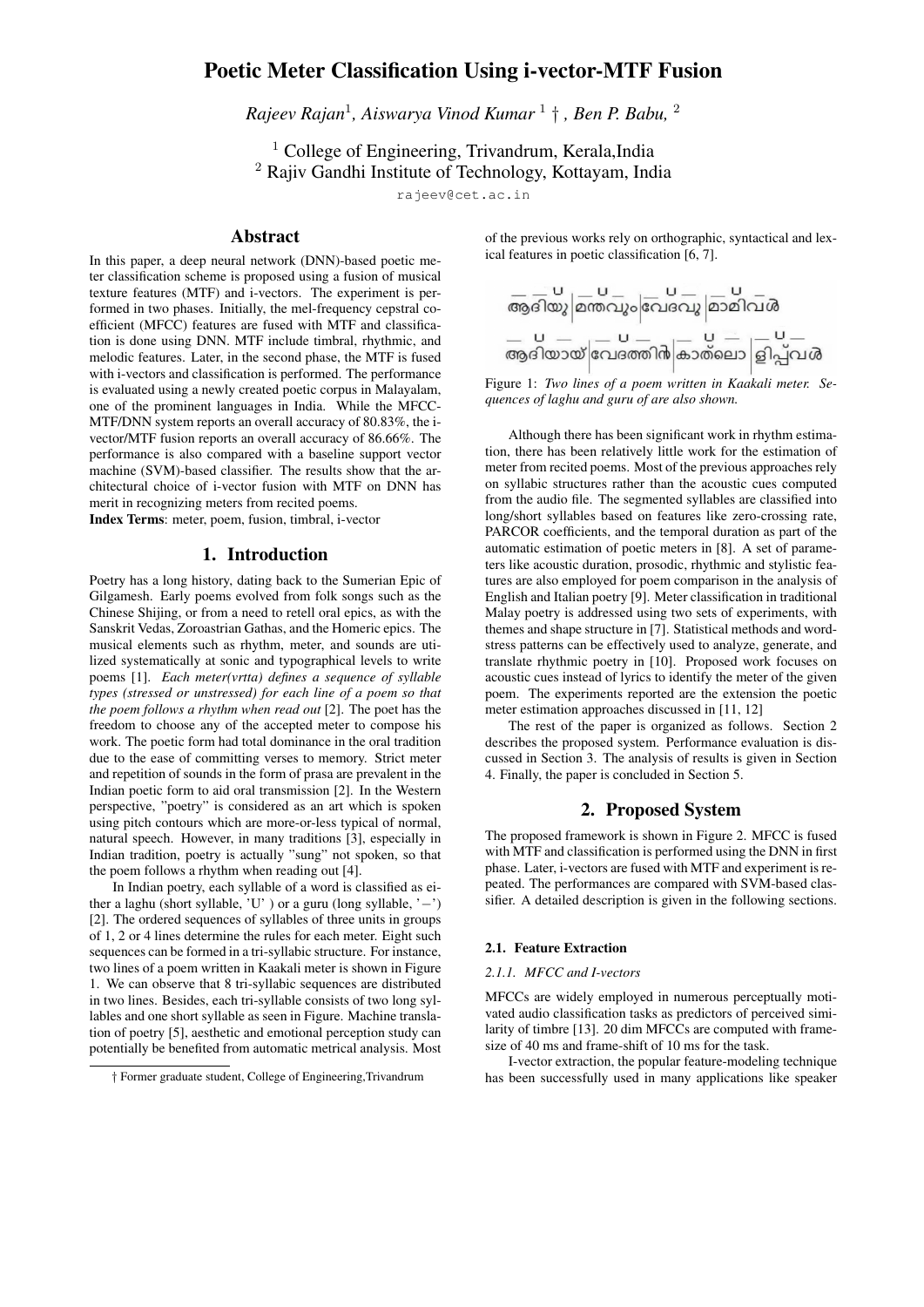

Figure 2: *Block diagram of the proposed system.*



*Nathonnatha [12].*

and language recognition tasks [14], and audio scene detection [15].

The concept of i-vectors which was initially proposed for speaker verification in Dehak *et al.*[16] has become a leading framework in recent days. This approach improves the joint factor analysis by combining the inter and intra domain variability and modeling it in same low dimensional total variability space. I-vector system [16] maps the high dimensional GMM supervector space (generated from concatenating all the mean values of GMM ) to low dimensional space called total variability (TV) space. The main idea is to adapt the target utterance GMM from a universal background model (UBM) using the eigenvoice adaption [17]. The target GMM supervector can be viewed as shifted from the UBM. Formally, a target GMM supervector M can be written as:

$$
M = m + Tw \tag{1}
$$

where  $m$  represents the UBM supervector,  $T$  is a low dimensional rectangular TV matrix, and  $w$  is a standard normal distributed vector. These feature vectors are referred to as identity vectors or i-vectors for short. The feature vector associated with a given recording is the MAP estimate of w. Using training data, the UBM and TV matrix is modeled by expectation maximization (EM). In the E-step,  $w$  is considered as a latent variable with normal prior distribution  $N(0, I)$ . Eventually, the i-vectors will be estimated as the mean of posterior distribution of  $w$ , that is [16],

$$
w(u) = (I + T^T \Sigma^1 . N(u).T)^1 T^T \Sigma^1 S(u)
$$
 (2)

where for utterance u, the terms  $N(u)$  and  $S(u)$  represent zeroth and centralized first order Baum-Welch statistics respectively, and  $\Sigma$  is the covariance matrix of UBM. 10 dim i $vectors(i_{MFCC})$  are computed from MFCC in the proposed task.



### *2.1.2. Musical Texture Features (MTF)*

Musical attributes can be organized into eight different categories, each representing a core concept, namely: dynamics, expressive techniques, harmony, melody, musical form, musical texture, rhythm and tone color (or timbre) [18]. Several audio features have been created and are nowadays implemented in audio frameworks [19]. In our experiment timbral, rhythmic and melodic features are collectively termed as MTF. Five timbral features, namely, spectral centroid, spectral roll-off, spectral flux, zero crossings, and low-energy, are computed [20]. Beat tracking, the extraction of the rhythmic aspects of the musical content has been a topic of active research in recent years[21]. Beat histogram for poems written in DruthaKakali and Nathonnatha is shown in Figure 3. It is worth noting that the dissimilarity in the distribution can potentially be used as an important acoustic cue for the task. Three features, namely, tempo, pulse clarity, event density [22] are computed from the beat histogram. The distribution of tempo, computed from the audio files in the dataset is shown in Figure 4.

High-level melodic features, namely, standard deviation, skewness, and kurtosis, are computed from the melodic pitch.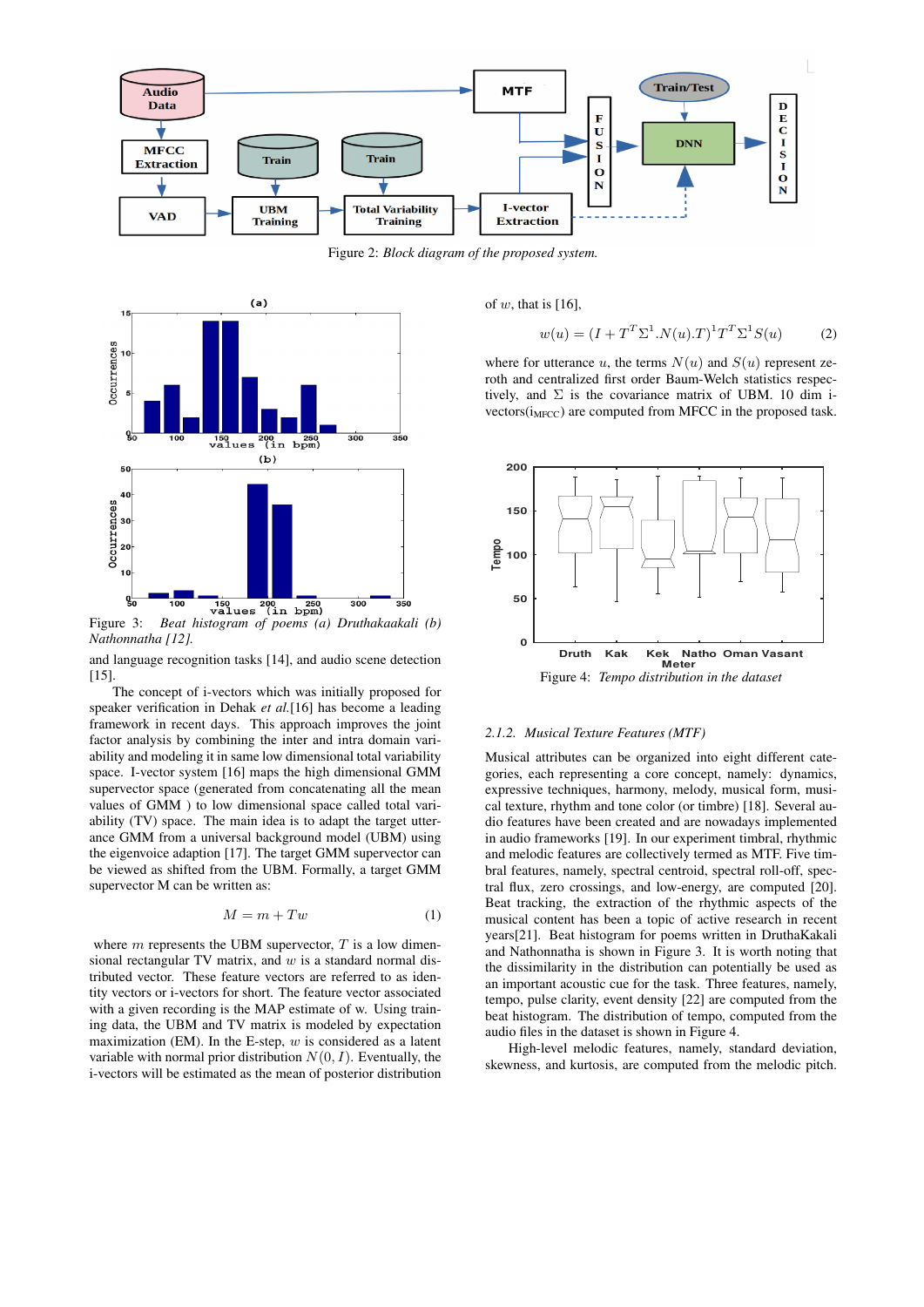Table 1: *Meters, considered in the experiment with governing rules*

| Sl.No          | <b>Meter</b>       | <b>Rules or Syntax</b>                                                                                                                             | <b>Poem/Poet</b>                 |  |  |
|----------------|--------------------|----------------------------------------------------------------------------------------------------------------------------------------------------|----------------------------------|--|--|
|                | Kakali             | 8 ganam sequences with three syllables of total 5 mathras.                                                                                         | Ramacharitham/Cheeramon          |  |  |
| 2              | Druthakaakli       | It is a variant of Kaakali meter. In Kaakali meter, if we omit<br>first syllable in first and second lines of the poem, it results<br>Druthakakali | Jnapana/Poonthanam               |  |  |
| 3              | Keka               | Sequences are in the order 3-2-2-3-2-2.<br>One long syllable<br>should be there in each sequence                                                   | Ente Gurunathan/Vallathol        |  |  |
| $\overline{4}$ | Nathonnatha        | In first line, eight sequences of two syllables followed by 4 se-<br>quences of two syllables in the second line.                                  | Thullal/Kunjan nambiar           |  |  |
| 5              | <b>Omanakuttan</b> | Sequences are in the order 3-2-3-2                                                                                                                 | Omankuttan-<br>Govindhan/Venmani |  |  |
| 6              | Vasanthathilakom   | If the tri-syllabic sequences are in the order ta-bha-ja-ja-ga, the<br>poem is written in the meter, Vasanthathilakaom                             | Veena<br>poovu/Kumaranashan      |  |  |

Skewness and kurtosis are computed from the kernel density estimate (KDE) of pitch estimates[23]. Pitch histograms capture the harmonic features of different musical styles. One expects, for instance, that genres with a more complex tonal structure exhibit a higher degree of tonal change and therefore have more pronounced peaks in their histograms than other genres. The similarity in KDE can potentially be used to compute similarity measures of poems, written in same meter.

### 2.2. Classification Scheme

SVM classifier with a linear kernel is used as a baseline system. Our proposed DNN uses three hidden layers (100 nodes per layer) with Adam optimization algorithm [24]. Relu has been chosen as the activation function for hidden layers and softmax function for the output layer. The network is trained for 500 epochs with a learning rate of 0.002. The optimization is done using Adamax algorithm. The tuning of hyper parameters is performed using 10% of data available.

### 3. Performance Evaluation

#### 3.1. Dataset

A database is created in a studio environment in Malayalam comprising six meters, namely, Dhruthakakali (Dhruth), Kaakali (Kaak) Keka (Kek), Nathonnatha (Nath), Omanakuttan (Oman) and Vasanthathilakom (Vasant) with 403 audio tracks, covering all the meters. The rules for each meters are explained in Table 1. As an example, for Kakali meter, 5 mathras<sup>1</sup> are required in each sequence and 8 such sequences form two lines of a poem. The poems are sung with both male and female singers with a background drone, tanpura<sup>2</sup>.  $60\%$  of the dataset is used for training and 10% is used for validation. A total of 120 files, comprising 30% of data are considered for testing making sure that the same singer does not appear in both training and testing sets.

### 3.2. Experimental Set-up

Initially, MTFs are fused at feature level (11 dim) with MFCC (20 dim) and classification is done using DNN. Track-level computed MTF are fused with frame-wise computed MFCC averaged across dimensions (20 dim). Later, the experiment is

Table 2: *Overall accuracy of approaches.*

| No            | Method                       | Accr. $(\% )$ |
|---------------|------------------------------|---------------|
|               | $MFCC + MTF$ (Fusion) - SVM  | 81.63         |
|               | $MFCC + MTF$ (Fusion) - DNN  | 80.83         |
| $\mathcal{F}$ | i-vector + MTF(Fusion) - DNN | 86.66         |

extended with an early fusion of  $i_{\text{MFCC}}$  (10 dim) and MTF (11 dim).  $i_{MFCC}$  and the track-level MTF are computed using Alize open source speaker recognition tool kit [25] and MIRToolbox [19] respectively. In the i-vector framework, first, a UBM-GMM model (128 mixture) is built from MFCCs computed from poems other than considered in the experiment. Later, total variability matrix,  $T$  is trained using the audio files of the corpus. Baseline-SVM and DNN classifiers are implemented using LibSVM and Keras-TensorFlow, respectively.

# 4. Results and Analysis

The potential of  $i_{\text{MFCC}}$ -MTF fusion with DNN is analyzed from the results, tabulated in Table 2. From the table, it can be seen that for the baseline SVM, an overall accuracy of 81.66% is reported. The overall accuracy of 80.83% and 86.77% are reported for MFCC-MTF fusion and i<sub>MFCC</sub>-MTF fusion, respectively. The baseline SVM and DNN on MFCC-MTF fusion give almost similar performance. But, for the i<sub>MFCC</sub>-MTF fusion, it appears that overall accuracy is improved by 6% and 5% over MFCC-MTF-DNN and SVM respectively. It is already established that the hidden variables (i-vectors) in GMM supervector spaces estimated by factor analysis (FA) provides better discrimination ability and lower dimensionality than GMM supervectors.

Confusion matrices for MFCC+MTF fusion and  $i_{MFCC}$  + MTF fusion with DNN are shown in Tables 4 and 5, respectively. The entries in the table are the number of files. DNN ensures 80% class-wise accuracy for all the classes except for Omanakuttan. It can be seen from Table 5, that the overall results improved. Two meters Keka and Nathonnatha reported classification accuracy of 100%, but for Omanakuttan , classwise accuracy is slightly decreased. A possible cause for the misclassification errors in Omankuttan is the piece-wise similarity poems, with other meters while rendering. The precision (P), recall (R) and F1-measure (F1) of the all phases can be seen in Table 3. Average precision, recall and F1 measure of 0.84, 0.82 and 0.83 are reported for SVM framework. The same metrics obtained for  $i_{\text{MFCC}}$ -MTF fusion on DNN are 0.87, 0.87

<sup>&</sup>lt;sup>1</sup>Mathra refers to a time-measure with two mathras for long-syllable (guru) and one mathra for short-syllable (laghu)

<sup>2</sup>https://en.wikipedia.org/wiki/Tanpura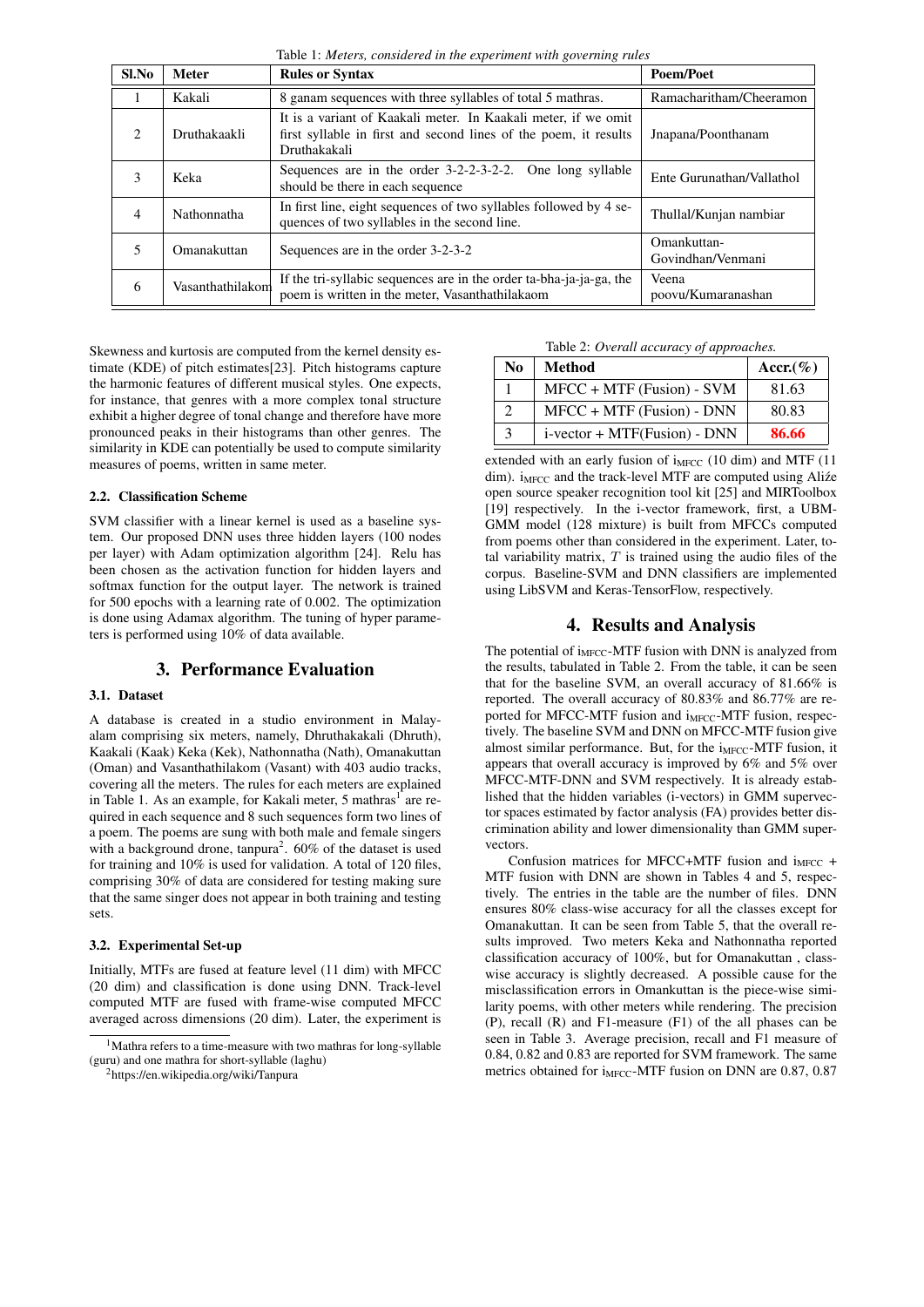| ,,,<br>$\cdot$<br>x |                  |                     |      |      |                     |      |      |                            |      |      |
|---------------------|------------------|---------------------|------|------|---------------------|------|------|----------------------------|------|------|
| SL.No               | Meter            | <b>MFCC+MTF-SVM</b> |      |      | <b>MFCC+MTF-DNN</b> |      |      | i <sub>MFCC</sub> +MTF-DNN |      |      |
|                     |                  | P                   | R    | F1   | P                   | R    | F1   | P                          | R    | F1   |
|                     | Druthakaakli     | 0.84                | 0.55 | 0.67 | 0.85                | 0.85 | 0.85 | 0.86                       | 0.90 | 0.88 |
| 2                   | Kakali           | 0.62                | 0.80 | 0.70 | 0.73                | 0.80 | 0.76 | 0.73                       | 0.80 | 0.76 |
| 3                   | Keka             | 0.95                | 0.90 | 0.92 | 0.74                | 0.85 | 0.79 | 0.87                       | 1.00 | 0.93 |
| $\overline{4}$      | Nathonnatha      | 0.83                | 1.00 | 0.91 | 0.80                | 0.80 | 0.80 | 1.00                       | 1.00 | 1.00 |
| 5                   | Omanakuttan      | 0.77                | 0.85 | 0.81 | 0.88                | 0.75 | 0.81 | 0.78                       | 0.70 | 0.74 |
| 6                   | Vasanthathilakom | 1.00                | 0.80 | 0.89 | 0.89                | 0.80 | 0.84 | 1.00                       | 0.80 | 0.89 |

Table 3: *Precision (P), recall (R), and F1 measure for the three phases*



Figure 5: *F1-measure (scaled) for three schemes*

and 0.87 respectively. There results show the potential of DNN on i<sub>MFCC</sub> over traditional machine learning approaches. The F1 measure of various schemes are shown in Figure 5. The efficacy of  $i_{MFCC}$ -MTF fusion can be seen from by comparing methods in Figure 5.

Table 4: *Confusion matrix of MFCC+MTF-DNN framework*

| Class  | Dhruth | Kaak | Kek          | Nath | Omana | Vasant |
|--------|--------|------|--------------|------|-------|--------|
| Dhruth | 17     |      |              |      |       |        |
| Kaak   |        | 16   |              |      |       |        |
| Kek    |        |      | 17           |      |       |        |
| Nath   |        |      | $\mathbf{3}$ | 16   |       |        |
| Oman   |        |      |              |      | 15    | 2      |
| Vasant |        |      |              |      |       |        |

The approach in [8] reports an accuracy of 69% for 12 classes, but leads to more syllabification and classification errors. It is observed that a recall of 92% is reported for poem classification (four classes) using stylometric features such as lexical and syntactic features [6]. The performance of the system can potentially be improved by incorporating mesoscale qualities such as phrase and sub-phrase quantifiers, temporal features, bottleneck features from long short-term memory (LSTM) and n-gram identification of rhythmic and melodic motives. Long-range temporal dependencies can be captured by Long short-term memory recurrent neural networks (LSTM-RNNs). The promise of data augmentation methods using deep convolutional generative adversarial networks (DCGAN) can be employed to overcome the data-scarcity during training. MTF used in the experiment is a subset of various timbral, rhythmic and melodic features. Features such as jitter, dynamic features, the salience of the most substantial peak in the beat-histogram and syllable feature can also be used as acoustic cues in the front-end.

Table 5: *Confusion matrix of i<sub>MECC</sub>*+*MTF-DNN framework* 

|        |        |      | $\cdots$ |      |      |        |
|--------|--------|------|----------|------|------|--------|
| Class  | Dhruth | Kaak | Kek      | Nath | Oman | Vasant |
| Dhruth | 18     |      |          |      | ∍    |        |
| Kaak   |        | 16   | 2        |      |      | O      |
| Kek    |        |      | 20       |      |      |        |
| Nath   |        |      | 0        | 20   |      |        |
| Oman   |        |      |          |      | 14   |        |
| Vasant |        |      |          |      |      | 16     |

Using a measure of melodic structure in music, Menninghaus et al. show that individual poems feature distinct and textdriven pitch and duration contours, just like songs and other pieces of music [26]. Poems impose higher prosodic regularity on language by virtue of implementing special metrical patterns. The study reveals many musical properties of poems and proves the close link between poetry and music. As different from Western tradition, many traditions follow singing style in poetry, such as Al-Taghrooda [27], Hausa [28] and Palestinian poetry [3]. Al-Taghrooda poems are composed and recited by men travelling on camelback through desert areas of the United Arab Emirates and the Sultanate of Oman. Short poems of seven lines or less are improvised and repeated between two groups of riders often as antiphonal singing. Generally, the lead singer chants the first verse, and the second group responds. It is worth mentioning that no language-specific features are used in our experiment. As part of the extended work, annotations can also be made available in the dataset for further study on poetry. The proposed work is relevant to music information retrieval community since the theory and the methods can potentially be extended beyond Indian poetry.

### 5. Conclusion

Poetic meter classification using the fusion of i-vectors and MTF using DNN is addressed. The efficacy of i-vectors on meter estimation is manly investigated in the work. The systematic evaluation is done using six meters from poetic corpus in Malayalam. While the MFCC-MTF fusion experiment using DNN resulted in an overall accuracy of  $80.83\%$ , the i<sub>MFCC</sub>-MTF resulted in an overall accuracy of 86.66%. It shows an improvement of 5% over baseline SVM. The results show the potential of the i-vector/MTF frmework in poetic meter classification task.

### 6. References

- [1] H. R. Tizhoosh, F. Sahba, and R. Dara, "Poetic features for poem recognition: A comparative study," *J. Pattern Reco. Research*, vol. 3, no. 1, pp. 24–39, 2008.
- [2] A. Namboodiri, P. Narayanan, and C. Jawahar, "On using classical poetry structure for Indian language post-processing," *in Proc.*